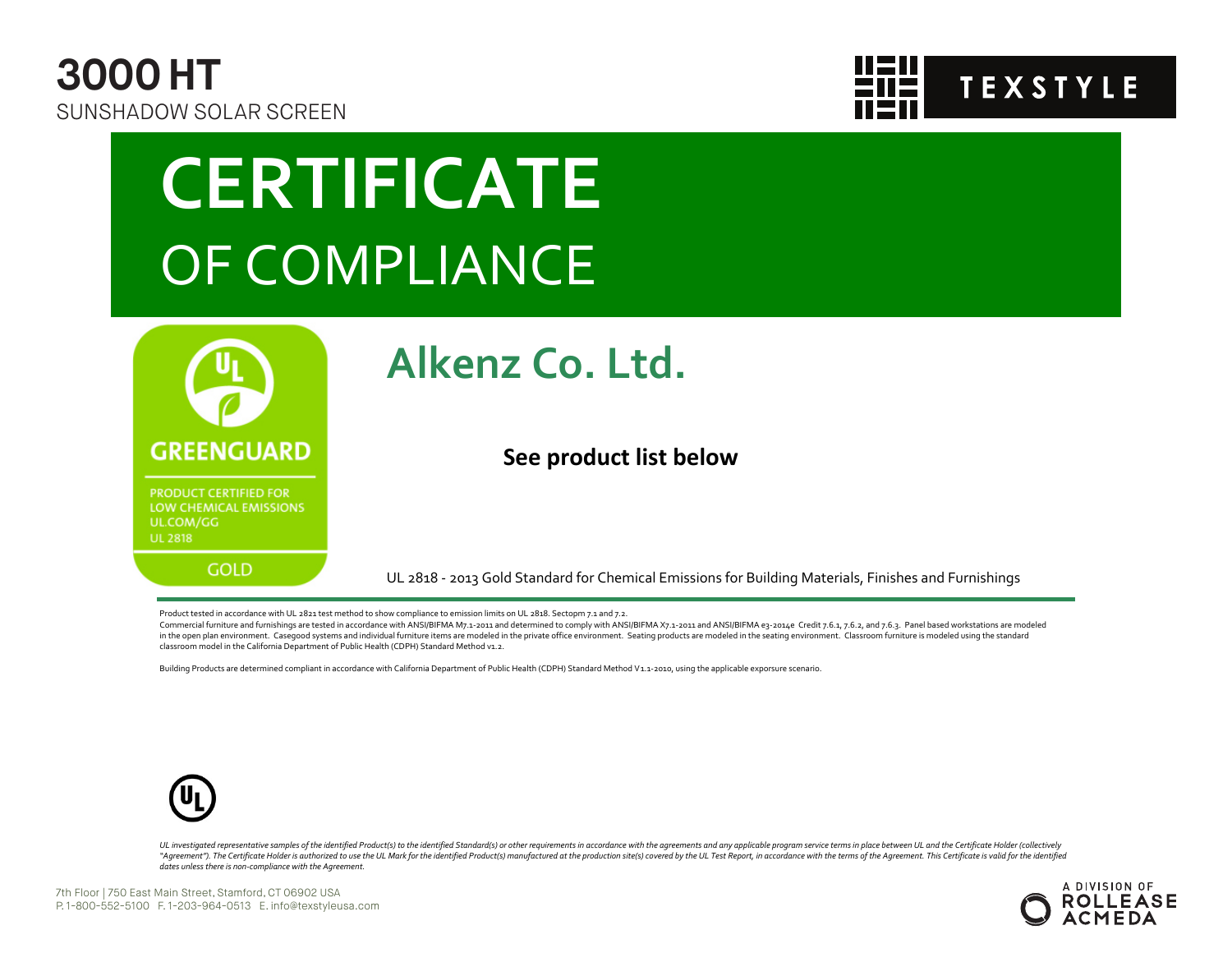



# **CERTIFICATE** OF COMPLIANCE

#### **UL GREENGUARD Certified Products Listing**

| <b>Product Name</b> | <b>Certification</b>                       | <b>Status</b> | <b>Certificate</b><br><b>Number</b> | <b>Certification Period Restrictions</b> |  |
|---------------------|--------------------------------------------|---------------|-------------------------------------|------------------------------------------|--|
|                     |                                            |               |                                     |                                          |  |
| 3000 Net Series     | <b>GREENGUARD Gold Certified Certified</b> |               | 75168-420                           | 12/22/2011-<br>12/22/2020                |  |
| 3000 RR Series      | <b>GREENGUARD Gold Certified Certified</b> |               | 75169-420                           | 12/22/2011-<br>12/22/2020                |  |
| 3000 CA Series      | GREENGUARD Gold Certified Certified        |               | 75170-420                           | 12/22/2011-<br>12/22/2020                |  |
| 3000 HT Series      | GREENGUARD Gold Certified Certified        |               | 75171-420                           | 12/22/2011-<br>12/22/2020                |  |
| 4000 P Series       | <b>GREENGUARD Gold Certified Certified</b> |               | 75172-420                           | 12/22/2011-<br>12/22/2020                |  |
| 4000 W Series       | GREENGUARD Gold Certified Certified        |               | 75173-420                           | 12/22/2011-<br>12/22/2020                |  |
| 4000 Q Series       | <b>GREENGUARD Gold Certified Certified</b> |               | 75174-420                           | 12/22/2011-<br>12/22/2020                |  |
| <b>SS SERIES</b>    | <b>GREENGUARD Gold Certified Certified</b> |               | 75175-420                           | 12/22/2011-<br>12/22/2020                |  |
| <b>VIEW SERIES</b>  | GREENGUARD Gold Certified Certified        |               | 75176-420                           | 12/22/2011-<br>12/22/2020                |  |
| 2000 NET Series     | <b>GREENGUARD Gold Certified Certified</b> |               | 75177-420                           | 12/22/2011-<br>12/22/2020                |  |
| 4000 L Series       | GREENGUARD Gold Certified Certified        |               | 75178-420                           | 12/22/2011-<br>12/22/2020                |  |



UL investigated representative samples of the identified Product(s) to the identified Standard(s) or other requirements in accordance with the agreements and any applicable program service terms in place between UL and the "Agreement"). The Certificate Holder is authorized to use the UL Mark for the identified Product(s) manufactured at the production site(s) covered by the UL Test Report, in accordance with the terms of the Agreement. This *dates unless there is non-compliance with the Agreement.*

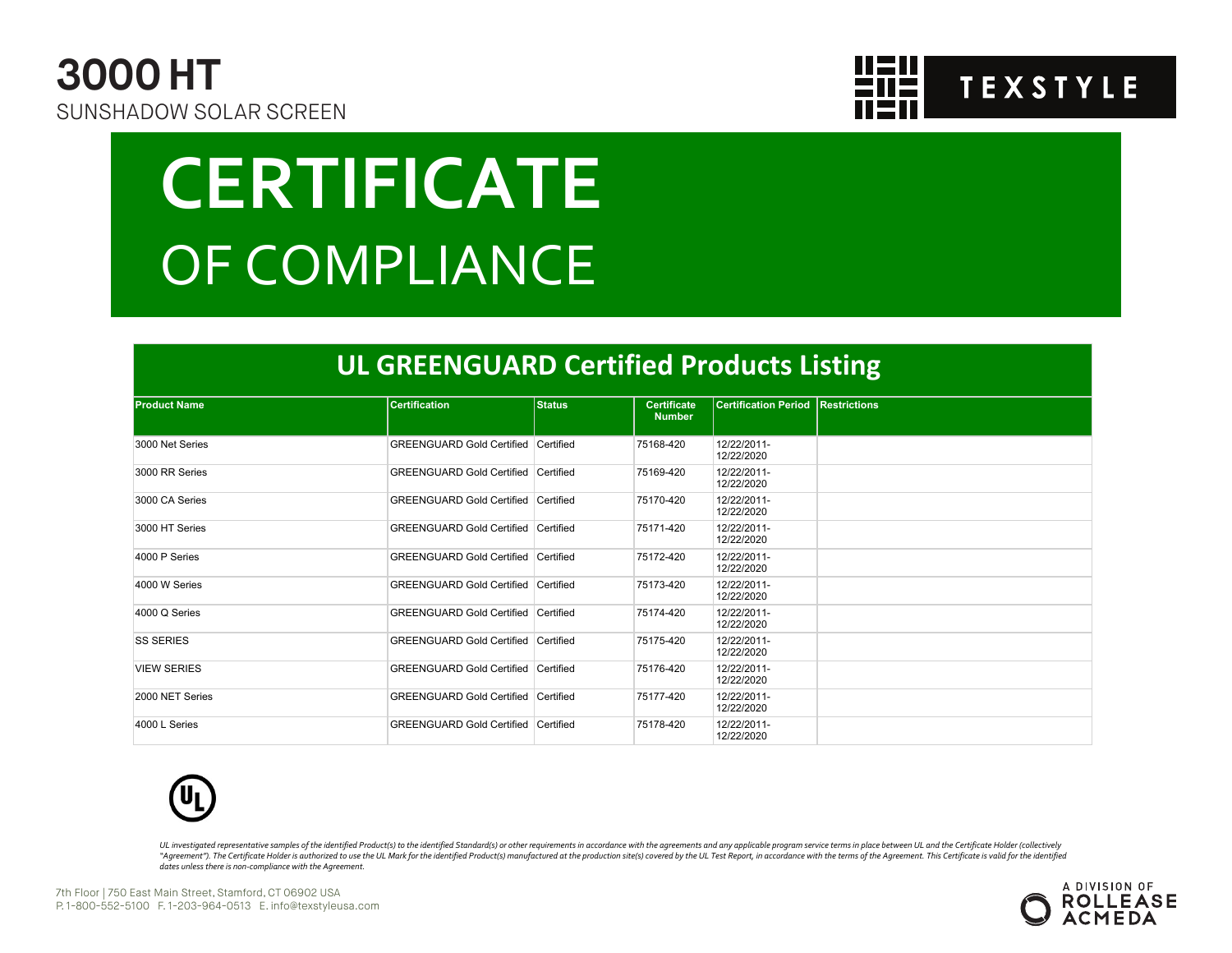### **3000 HT** SUNSHADOW SOLAR SCREEN



# **CERTIFICATE** OF COMPLIANCE

| 4000 L Series            | <b>GREENGUARD Gold Certified Certified</b> | 75179-420  | 12/22/2011-<br>12/22/2020 |  |
|--------------------------|--------------------------------------------|------------|---------------------------|--|
| 4000 NET Series          | <b>GREENGUARD Gold Certified Certified</b> | 75180-420  | 12/22/2011-<br>12/22/2020 |  |
| 4700 P Series            | <b>GREENGUARD Gold Certified Certified</b> | 75181-420  | 12/22/2011-<br>12/22/2020 |  |
| 4000 T Series            | <b>GREENGUARD Gold Certified Certified</b> | 75182-420  | 12/22/2011-<br>12/22/2020 |  |
| 3000 AT Series           | <b>GREENGUARD Gold Certified Certified</b> | 75197-420  | 12/22/2011-<br>12/22/2020 |  |
| 3000 CF Series           | <b>GREENGUARD Gold Certified Certified</b> | 75198-420  | 12/22/2011-<br>12/22/2020 |  |
| 3000 HS Series           | <b>GREENGUARD Gold Certified Certified</b> | 75573-420  | 04/07/2016-<br>12/22/2020 |  |
| 3000 CD Series           | <b>GREENGUARD Gold Certified Certified</b> | 75574-420  | 04/07/2016-<br>12/22/2020 |  |
| 4400 CM Series           | <b>GREENGUARD Gold Certified Certified</b> | 75575-420  | 04/07/2016-<br>12/22/2020 |  |
| <b>DB DB Series</b>      | <b>GREENGUARD Gold Certified Certified</b> | 75576-420  | 04/07/2016-<br>12/22/2020 |  |
| 3000 NC Series           | <b>GREENGUARD Gold Certified Certified</b> | 75577-420  | 04/07/2016-<br>12/22/2020 |  |
| 3000 NPE Series          | <b>GREENGUARD Gold Certified Certified</b> | 75578-420  | 04/07/2016-<br>12/22/2020 |  |
| 4000 NPE Series          | <b>GREENGUARD Gold Certified Certified</b> | 75579-420  | 04/07/2016-<br>12/22/2020 |  |
| 4000 Opulence(DF) Series | <b>GREENGUARD Gold Certified Certified</b> | 75580-420  | 04/07/2016-<br>12/22/2020 |  |
| 3000 RRT                 | GREENGUARD Gold Certified Certified        | 102297-420 | 11/20/2017-<br>12/22/2020 |  |



UL investigated representative samples of the identified Product(s) to the identified Standard(s) or other requirements in accordance with the agreements and any applicable program service terms in place between UL and the "Agreement"). The Certificate Holder is authorized to use the UL Mark for the identified Product(s) manufactured at the production site(s) covered by the UL Test Report, in accordance with the terms of the Agreement. This *dates unless there is non-compliance with the Agreement.*